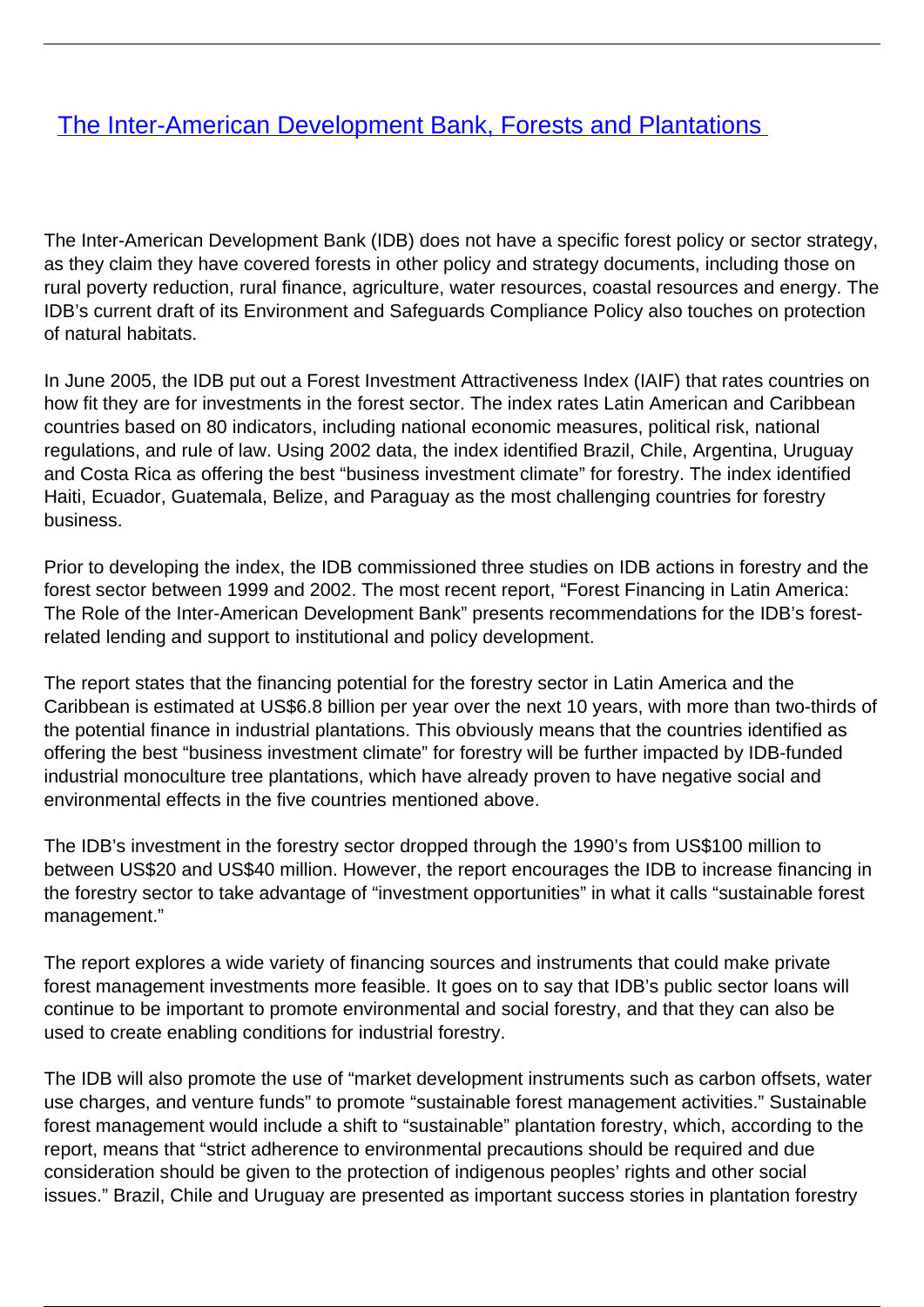## in Latin America.

In spite of what the report says, the fact is that plantations in none of those countries can be defined as "success stories" for people or the environment. Unless of course loss of livelihoods, human rights abuses, dispossession of indigenous peoples and forest communities, land concentration in corporate hands, water and soil depletion and biodiversity loss are considered as "successful" achievements. IDB lending to the plantation sector would only exacerbate those impacts.

A number of IDB strategy and policy documents deal with forests in a variety of ways, but they do not seem to add up to a comprehensive forest strategy. The Environment Strategy acknowledges that forests are "fragile and in most cases are in a state of deterioration," but fails to outline any specific steps to stop deforestation. The Rural Poverty Reduction strategy says that one of the key factors in new rural strategies is "breaking the vicious circle of deforestation, the degradation of water and soil resources and growth in rural poverty." The implementation of this strategy should lead the bank to stop funding industrial plantations –because these result in the mentioned impacts- but this is obviously not the case.

The Strategy for Agricultural Development includes forestry production in the agricultural sector, and says that new trade agreements are presenting new opportunities to increase trade in forestry products. The strategy again calls for sustainable management of forest products, sustainable use of natural resources, and reforestation practices in high watershed areas. This raises the question: what are "reforestation practices"? Are they industrial plantations or the replanting of diverse native species?

The IDB has had the same one and a half page Environment Policy since 1979, and is finally revising the policy this year. The revision process came about following the IDB's decision to fund the highly controversial Camisea natural gas pipeline project in Peru, which extracts gas deposits from one of the most culturally and biologically diverse areas of the Amazon rainforest, transports it across the Andes mountains to the coast, and processes and exports the gas from a facility in Paracas Bay, in an area adjacent to a UN Ramsar Site.

Camisea's concession area in the Amazon and the gas fractionation plant on the coast were among the most controversial parts of the project. Seventy-four percent of the concession area is in the Nahua -Kugapakori Territorial Reserve for isolated indigenous peoples, some of whom actively avoid contact with outsiders. The Paracas Bay fractionation facility poses a direct threat to Peru's only marine protected area. The debates that emerged over construction in these areas seemed to have served as an impetus for the IDB to revise both its Environment Policy and to create an Indigenous Peoples' Policy –but not to revise its lending to Camisea. The consultation processes for both policies have ended, but neither policy has yet been approved.

The consultation draft of the new Environment and Safeguards Compliance Policy has a directive protecting "critical conservation areas" that is roughly parallel to the World Bank's policy protecting critical natural habitats. The IDB draft version of the natural habitats policy, however, is significantly weaker than the World Bank's policy and would protect fewer areas. During the consultations on the policy, NGOs urged the IDB to strengthen the wording of this directive, but it remains unclear how the IDB will incorporate this input in the final draft.

In general, the IDB seems to view the promotion of "forest-based business" as a prerequisite for the sustainable management of forestry resources, and is therefore promoting plantations and other investments in the forest sector as a way of promoting "sustainability". Unfortunately, what the IDB